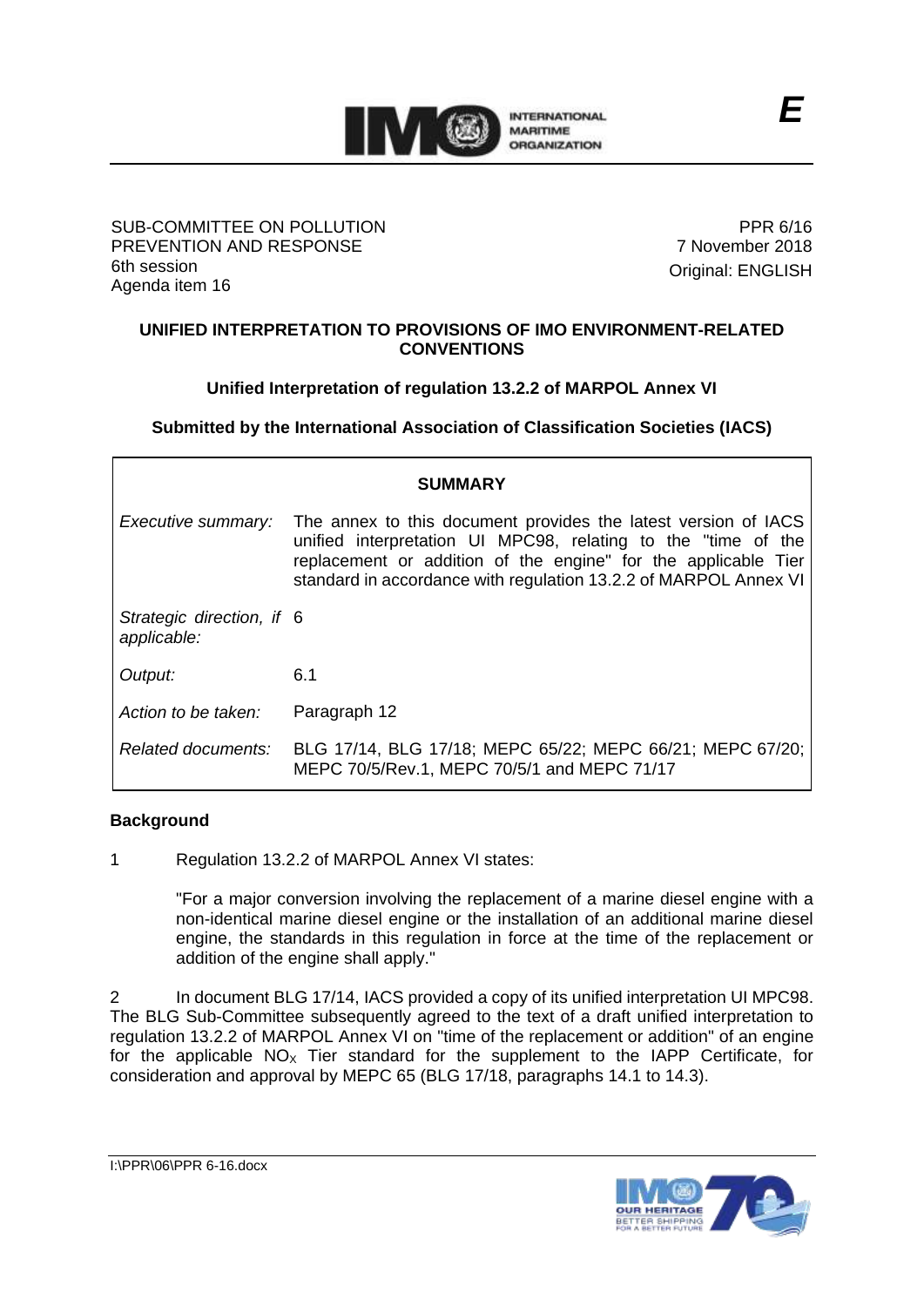3 The Marine Environment Protection Committee, at its sixty-fifth session, approved the draft unified interpretation that had been agreed at BLG 17 and it was subsequently disseminated as MEPC.1/Circ.812 (MEPC 65/22, paragraph 4.46).

4 MEPC 66 instructed the Secretariat to issue a consolidated text of the Unified Interpretations to MARPOL Annex VI. Subsequently, the Secretariat prepared a consolidated text of all existing UIs to MARPOL Annex VI, including MEPC.1/Circ.812, and issued MEPC.1/Circ.795/Rev.1, which revoked MEPC.1/Circ.812 (MEPC 66/21, paragraph 4.52).

5 MEPC.1/Circ.795/Rev.1 was superseded by MEPC.1/Circ.795/Rev.2, which was approved at MEPC 67 (MEPC 67/20, paragraph 4.71). The Rev.2 version includes a new unified interpretation concerning the applicability of the requirements for a bunker delivery note. MEPC.1/Circ.795/Rev.2 has been superseded by MEPC.1/Circ.795/Rev.3, which was approved at MEPC 73 (MEPC 73/19, paragraph 6.16). The Rev.3 version includes new unified interpretations concerning the data collection system for fuel oil consumption of ships.

6 At MEPC 70, the Committee considered document MEPC 70/5/Rev.1 (Belgium et al.) and document MEPC 70/5/1 (Denmark et al.) that proposed to designate the North Sea and Baltic Sea as Emission Control Areas (ECAs) for nitrogen oxides in accordance with regulation 13 and appendix III of MARPOL Annex VI.

7 The Committee subsequently approved draft amendments to regulation 13 of MARPOL Annex VI to designate the North Sea and the Baltic Sea as ECAs for  $NO<sub>x</sub>$  Tier III control with an effective date of 1 January 2021; including temporary exemption provisions to allow ships fitted with dual-fuel engines or with only Tier II engines to be built, converted, repaired and/or maintained at shipyards located in  $NO<sub>X</sub>$  Tier III ECAs (MEPC 70/18/Add.1, annex 7).

8 MEPC 71 adopted by resolution MEPC.286(71) the amendments to MARPOL Annex VI related to the designation of the Baltic Sea and the North Sea ECAs for  $NO<sub>x</sub>$  Tier III control and for the information to be included in the bunker delivery note (MEPC 71/17, paragraph 3.16).

# **Discussion**

9 Recognizing in particular the recent developments as noted in paragraphs 5 to 7 above, IACS has developed and finalized an update to its UI MPC98 to reflect resolution MEPC.286(71). IACS also modified the text of the UI so that any further consequential changes to the unified interpretation should be avoided if more  $NO<sub>x</sub>$  Tier III control areas are designated in the future. In light of the foregoing, the annex to this document provides a copy of Revision 1 of IACS UI MPC98.

# **Proposal**

10 The Sub-Committee is invited to note that this latest version of UI MPC98 (Rev.1) will be uniformly implemented by IACS Societies from 1 January 2020, unless they are provided with written instructions to apply a different interpretation by the Administration on whose behalf they are authorized to act as a recognized organization.

11 Noting that section 7 of MEPC.1/Circ.795/Rev.3 provides the unified interpretation of regulation 13.2.2 of MARPOL Annex VI, which is the same as IACS UI MPC98 (original version), the Sub-Committee is invited to consider amending this section of MEPC.1/Circ.795/Rev.3 with a view to aligning it with the latest version of IACS UI MPC98 (Rev.1).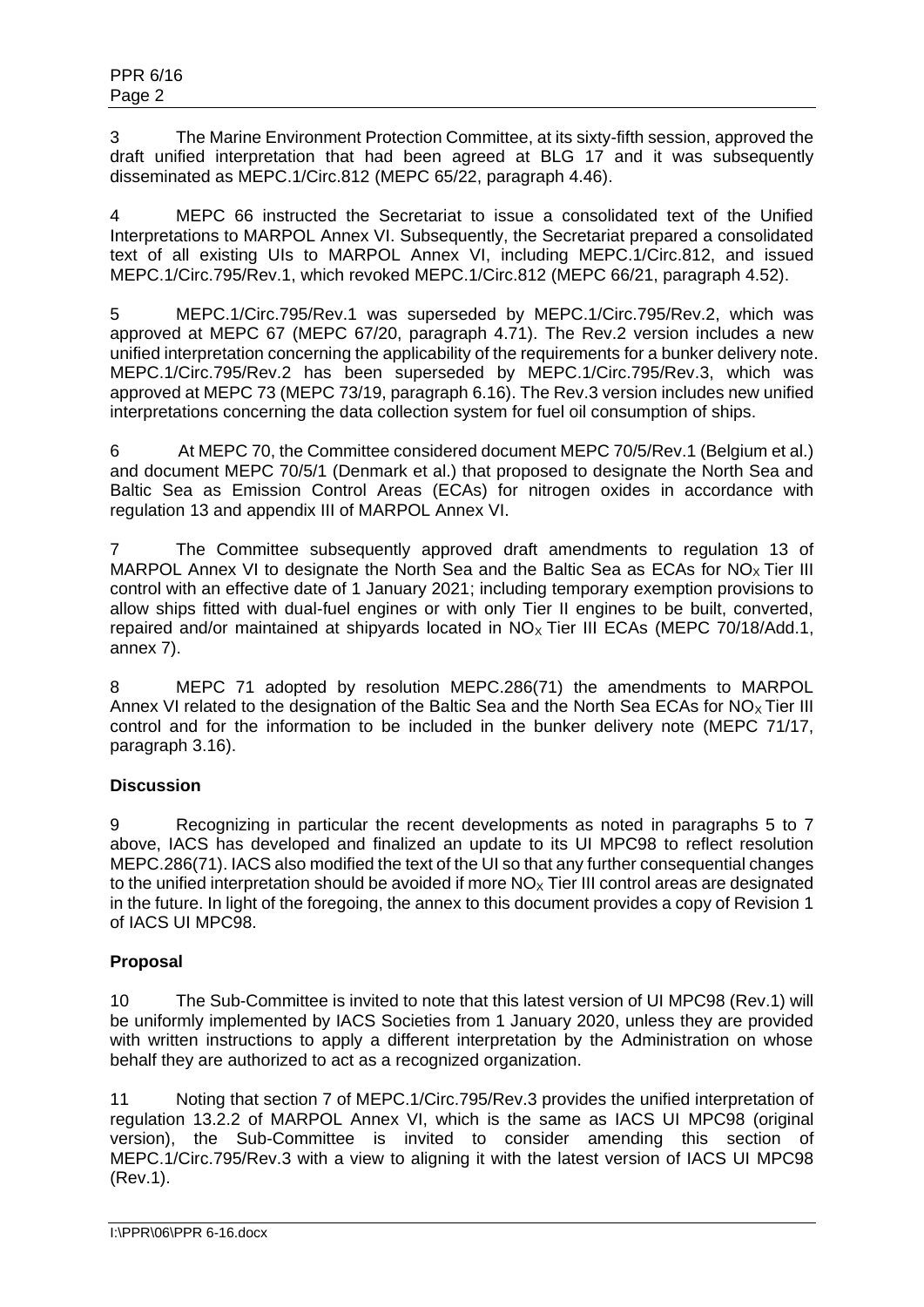#### **Action requested of the Sub-Committee**

12 The Sub-Committee is invited to consider the foregoing and, in particular, the latest version of IACS UI MPC98 set out in the annex to this document, and take action as appropriate.

\*\*\*